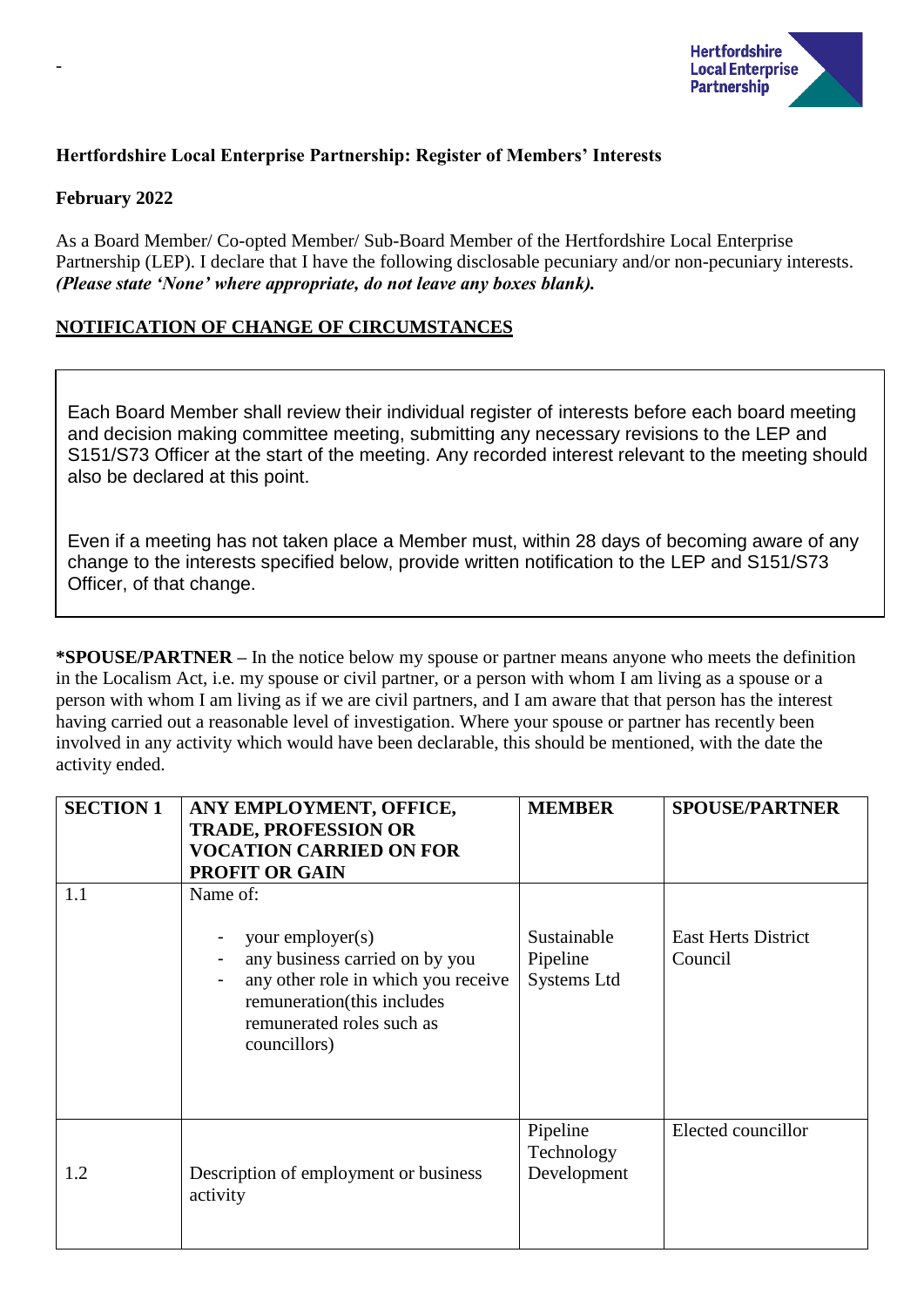

| 1.3              | The name of any firm in which you are a<br>partner                                                                                                                                                                                                                                                                                                                                                                                                                                                                                                                                                      |               |                          |
|------------------|---------------------------------------------------------------------------------------------------------------------------------------------------------------------------------------------------------------------------------------------------------------------------------------------------------------------------------------------------------------------------------------------------------------------------------------------------------------------------------------------------------------------------------------------------------------------------------------------------------|---------------|--------------------------|
| 1.4              | The name of any company for which you<br>are a remunerated director                                                                                                                                                                                                                                                                                                                                                                                                                                                                                                                                     | As above      | $\overline{\phantom{a}}$ |
| <b>SECTION 2</b> | <b>SPONSORSHIP</b>                                                                                                                                                                                                                                                                                                                                                                                                                                                                                                                                                                                      | <b>MYSELF</b> | <b>SPOUSE/PARTNER</b>    |
| 2.1              | Any financial benefit obtained (other than<br>from the LEP) which is paid as a result of<br>carrying out duties as a Member.<br>This includes any payment or financial<br>benefit from a Trade Union within the<br>meaning of the Trade Union and Labour<br>Relations (Consolidation) Act 1992 (a)                                                                                                                                                                                                                                                                                                      | <b>NIL</b>    |                          |
| <b>SECTION 3</b> | <b>CONTRACTS</b>                                                                                                                                                                                                                                                                                                                                                                                                                                                                                                                                                                                        | <b>MYSELF</b> | <b>SPOUSE/PARTNER</b>    |
| 3.1              | Any contract for goods, works or services<br>with the LEP which has not been fully<br>discharged by any organisation named at<br>1.1                                                                                                                                                                                                                                                                                                                                                                                                                                                                    | <b>NIL</b>    | $\overline{\phantom{a}}$ |
| 3.2              | Any contract for goods, works or services<br>entered into by any organisation named at<br>1.1 where either party is likely to have a<br>commercial interest in the outcome of the<br>business being decided by the LEP in the<br>forthcoming meeting.                                                                                                                                                                                                                                                                                                                                                   | <b>NIL</b>    |                          |
| <b>SECTION 4</b> | <b>LAND OR PROPERTY</b>                                                                                                                                                                                                                                                                                                                                                                                                                                                                                                                                                                                 | <b>MYSELF</b> | <b>SPOUSE/PARTNER</b>    |
| 4.1              | Any interest you or any organisation listed<br>at 1.1 may have in land or property which<br>is likely to be affected by a decision made<br>by the LEP.<br>This would include, within the area of the<br>LEP:<br>Any interest in any land in the LEP<br>areas, including your place(s) of<br>residency<br>Any tenancy where the landlord is<br>the LEP and the tenant is a body in<br>which relevant person has a<br>beneficial interest<br>Any licence for a month or longer<br>to occupy land owned by the LEP<br>For property interests, please state the first<br>part of the postcode and the Local | <b>NIL</b>    |                          |
|                  | Authority where the property resides. If                                                                                                                                                                                                                                                                                                                                                                                                                                                                                                                                                                |               |                          |

-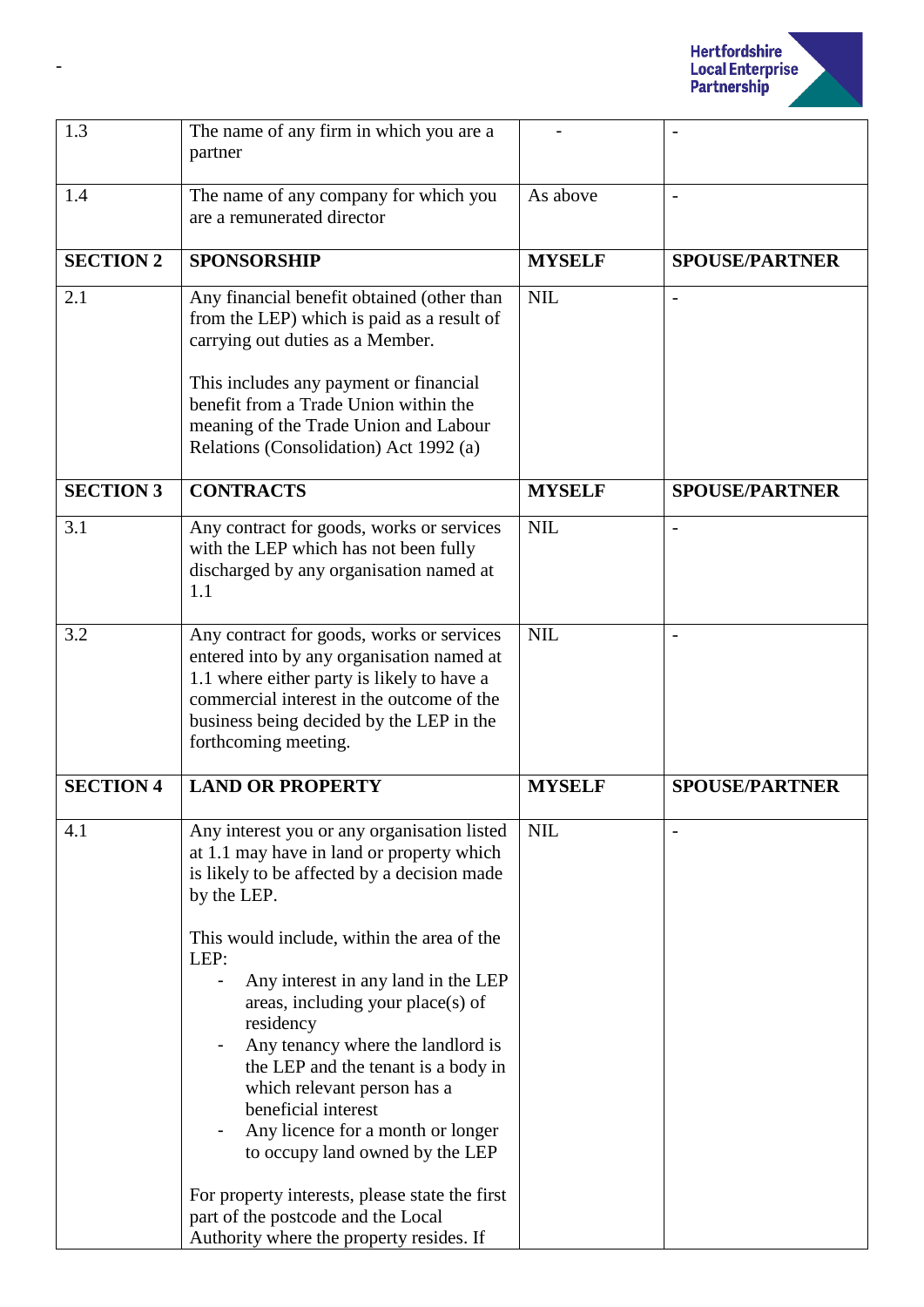

|                  | you own/lease more than one property in a<br>single postcode area, please state this.                                                                                                                                                                                                                                                                                                                                                                                                                                                                                                             |                                                                                                                                                   |                       |
|------------------|---------------------------------------------------------------------------------------------------------------------------------------------------------------------------------------------------------------------------------------------------------------------------------------------------------------------------------------------------------------------------------------------------------------------------------------------------------------------------------------------------------------------------------------------------------------------------------------------------|---------------------------------------------------------------------------------------------------------------------------------------------------|-----------------------|
| <b>SECTION 5</b> | <b>SECURITIES</b>                                                                                                                                                                                                                                                                                                                                                                                                                                                                                                                                                                                 | <b>MYSELF</b>                                                                                                                                     | <b>SPOUSE/PARTNER</b> |
| 5.1              | Any interest in securities of an<br>organisation under 1.1 where:-<br>(a) that body (to my knowledge) has a<br>place of business or land in the<br>area of the LEP; and<br>(b) either-<br>the total nominal value of<br>(i)<br>the securities exceeds<br>£25,000 or one hundredth<br>of the total issued share<br>capital of that body or;<br>if the share capital of that<br>(ii)<br>body is of more than one<br>class, the total nominal<br>value of the shares of any<br>one class in which has an<br>interest exceeds one<br>hundredth of the total<br>issued share capital of that<br>class. | Stevenson<br>Engineering<br>Research Ltd<br>Sustainable<br><b>Ventures Ltd</b><br>Global Eye Art<br>Ltd<br>Sustainable<br>Pipeline<br>Systems Ltd |                       |
| <b>SECTION 6</b> | <b>GIFTS AND HOSPITALITY</b>                                                                                                                                                                                                                                                                                                                                                                                                                                                                                                                                                                      | <b>MYSELF</b>                                                                                                                                     | <b>SPOUSE/PARTNER</b> |
| 6.1              | Any gifts and/or hospitality received as a<br>result of membership of the LEP (above<br>the value of $£50)$                                                                                                                                                                                                                                                                                                                                                                                                                                                                                       | <b>NIL</b>                                                                                                                                        |                       |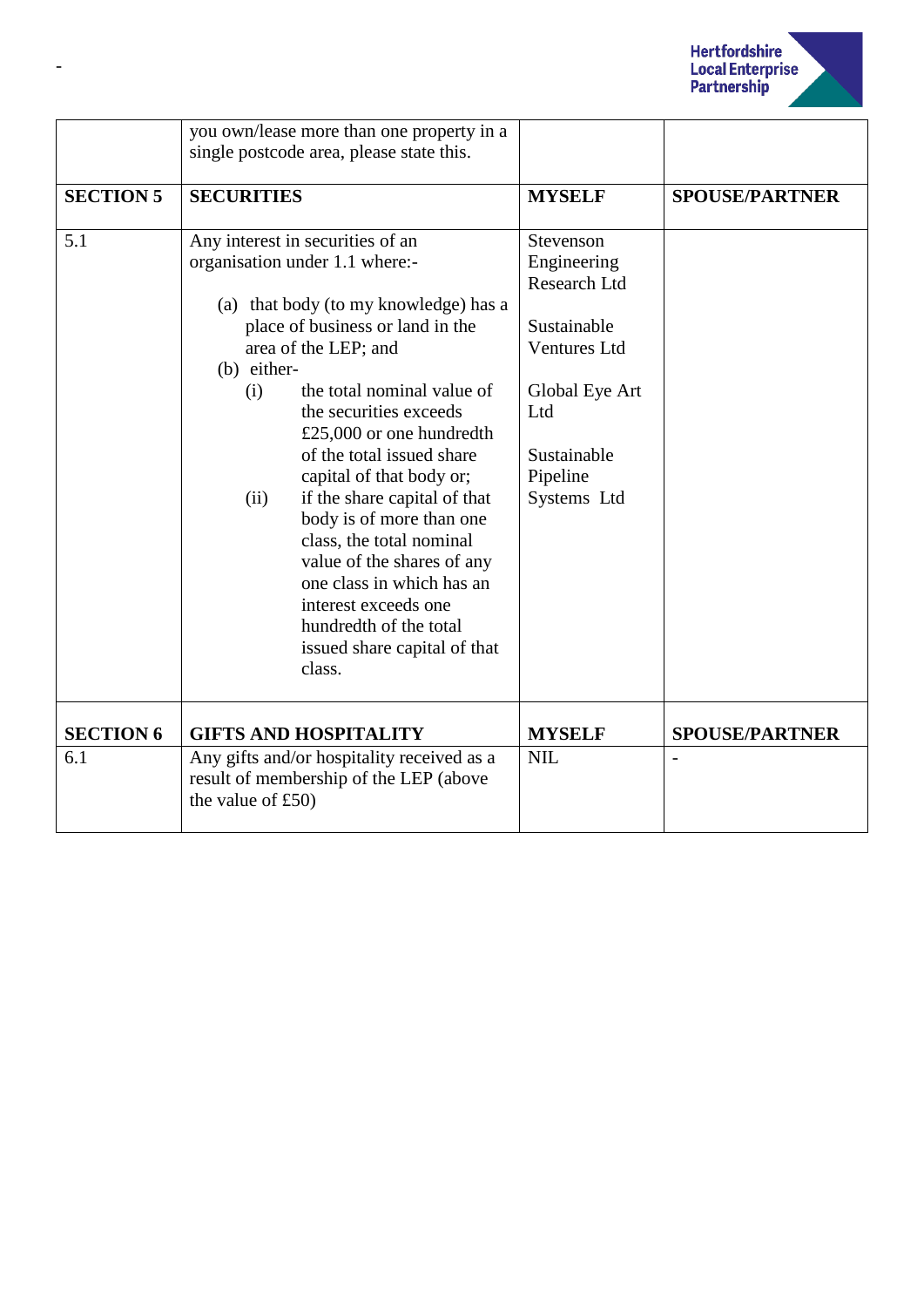

### **OTHER INTERESTS**

#### **Membership of Organisations**

I am a member of, or I am in a position of general control, a trustee of, or participate in the management of:

1. Any body to which I have been appointed or nominated by the LEP:

NIL

-

2. Any body exercising functions of a public nature - eg school governing body or another LEP:

| ↖.<br>ட<br>the contract of the contract of the |  |  |  |
|------------------------------------------------|--|--|--|
|                                                |  |  |  |

3. Any body directed to charitable purposes:

Hertford Arts Hub

4. Any body, one of whose principal purposes includes the influence of public opinion or policy (including any political party or trade union):

NIL.

5. Any local authority (please state any interests you hold as LA leaders/cabinet members for LA land, resources and the LA's commercial interests):

NIL

6. Any other interest which I hold which might reasonably be likely to be perceived as affecting my conduct or influencing my action in relation to my role.

NIL